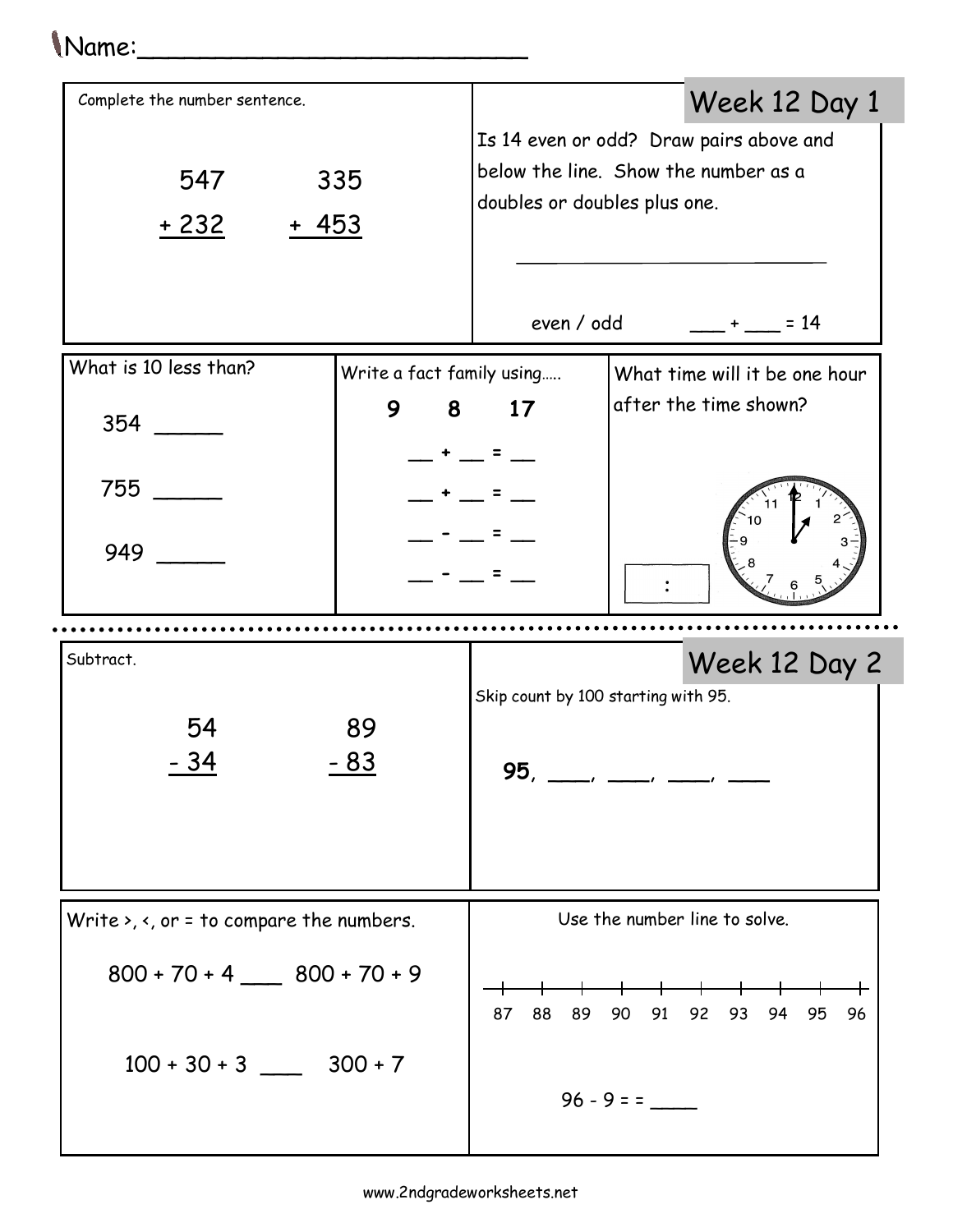| (Name:                                                             |                                                     |                                        |           |                                |
|--------------------------------------------------------------------|-----------------------------------------------------|----------------------------------------|-----------|--------------------------------|
| Complete the number sentence.                                      |                                                     |                                        |           | Week 12 Day 3                  |
|                                                                    |                                                     | How much money?                        |           |                                |
| $5+ = 9$ $5+?=9$                                                   |                                                     |                                        |           |                                |
| use repeated addition to<br>show how many circles there<br>are.    | Put the numbers in order from<br>least to greatest. |                                        | vertices? | How many faces and             |
| $\overline{\phantom{a}}$<br>$\bigcirc$<br>$\bigcirc$<br>$\bigcirc$ |                                                     | 56, 459, 450, 324                      |           |                                |
|                                                                    |                                                     |                                        |           | sides ____ vertices            |
|                                                                    |                                                     |                                        |           |                                |
| What would you use to measure a pencil? Circle one.                |                                                     |                                        |           | Week 12 Day 4                  |
|                                                                    |                                                     | What is 10 more than?                  |           |                                |
| ruler                                                              |                                                     | $368$ $87$ $368$                       |           | 495                            |
| yardstick                                                          |                                                     | What is 100 more than?                 |           |                                |
| measuring tape                                                     |                                                     | $248$ $895$ $\_\_\_\_\_\_\_\_\_\_\_\_$ |           | $369$ $\phantom{0}\phantom{0}$ |
| Partition (divide) the shape into 2                                | Write the number in                                 |                                        |           | Draw a shape with 4 vertices.  |
| equal parts.                                                       | expanded form.                                      |                                        |           |                                |
|                                                                    |                                                     | 482                                    |           |                                |
|                                                                    |                                                     |                                        |           |                                |